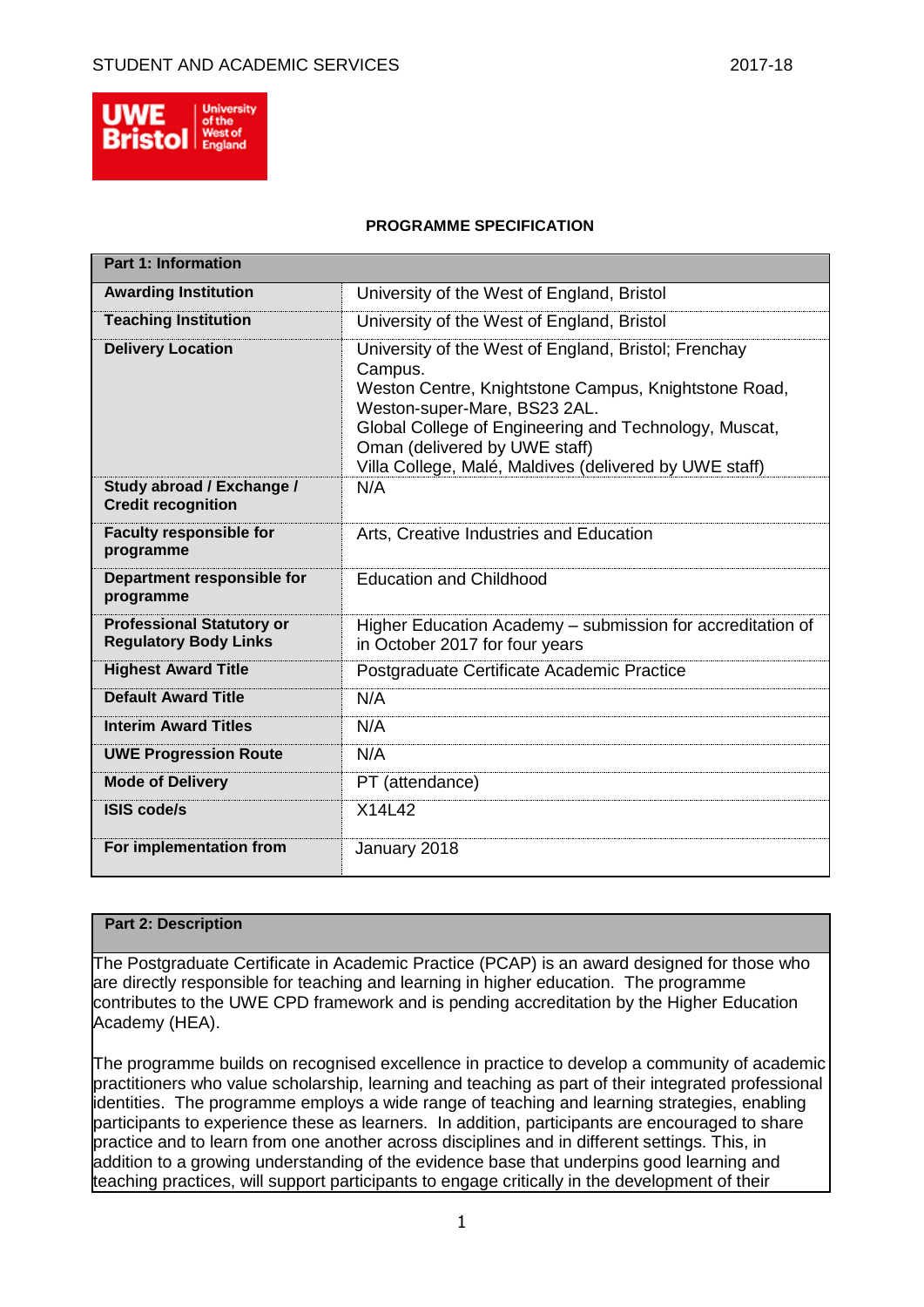# **Part 2: Description**

teaching with the key aim of enhancing the quality of their students' learning experience.

The programme aims to:

- Facilitate the development of the appropriate understanding of curriculum development and associated pedagogic knowledge, skills, and values to develop effective HE practitioners who put students at the centre of their programmes and practice;
- Support participants in the recognition and management of the diverse and competing demands of professional academic practice;
- Encourage the development of transformational reflective practice;
- Engender a culture which promotes equality and diversity through the design and development of inclusive programmes and practice;
- Promote evidence based educational enquiry within an ethical framework to support the development of programmes and practice.

The programme aligns to the HEA UK Professional Standards for Teaching and Supporting Learning in HE (UKPSF). The full programme aligns to Descriptor 2 of the UKPSF and the award of Fellowship of the HEA.

The module UTLNAS-20-M Higher Education Theory and Practice aligns to Descriptor 1 of the UKPSF and is also available as a stand-alone module for anyone who does not require or for whom it is not appropriate to take the full programme. They may return to complete the full programme should their circumstances change in accordance with University Regulations and Procedures.

# **Programme requirements for the purposes of the Higher Education Achievement Record (HEAR)**

Graduates will demonstrate dynamic approaches to teaching and learning through creativity, innovation and continuous development in diverse academic and/or professional settings. They will demonstrate the professionalism they bring to teaching and support for student learning through a variety and quality of teaching, learning and assessment practices that support and underpin student learning.

### **Regulations**

Approved to [University Variant Regulations and Procedures](http://www1.uwe.ac.uk/students/academicadvice/assessments/regulationsandprocedures.aspx)

The programme will use a pass/fail marking scheme due to its unique position as the University's teaching 'qualification' for those who teach and support learning. It is envisaged that the credits may be transferred into other Level 7 UWE programmes.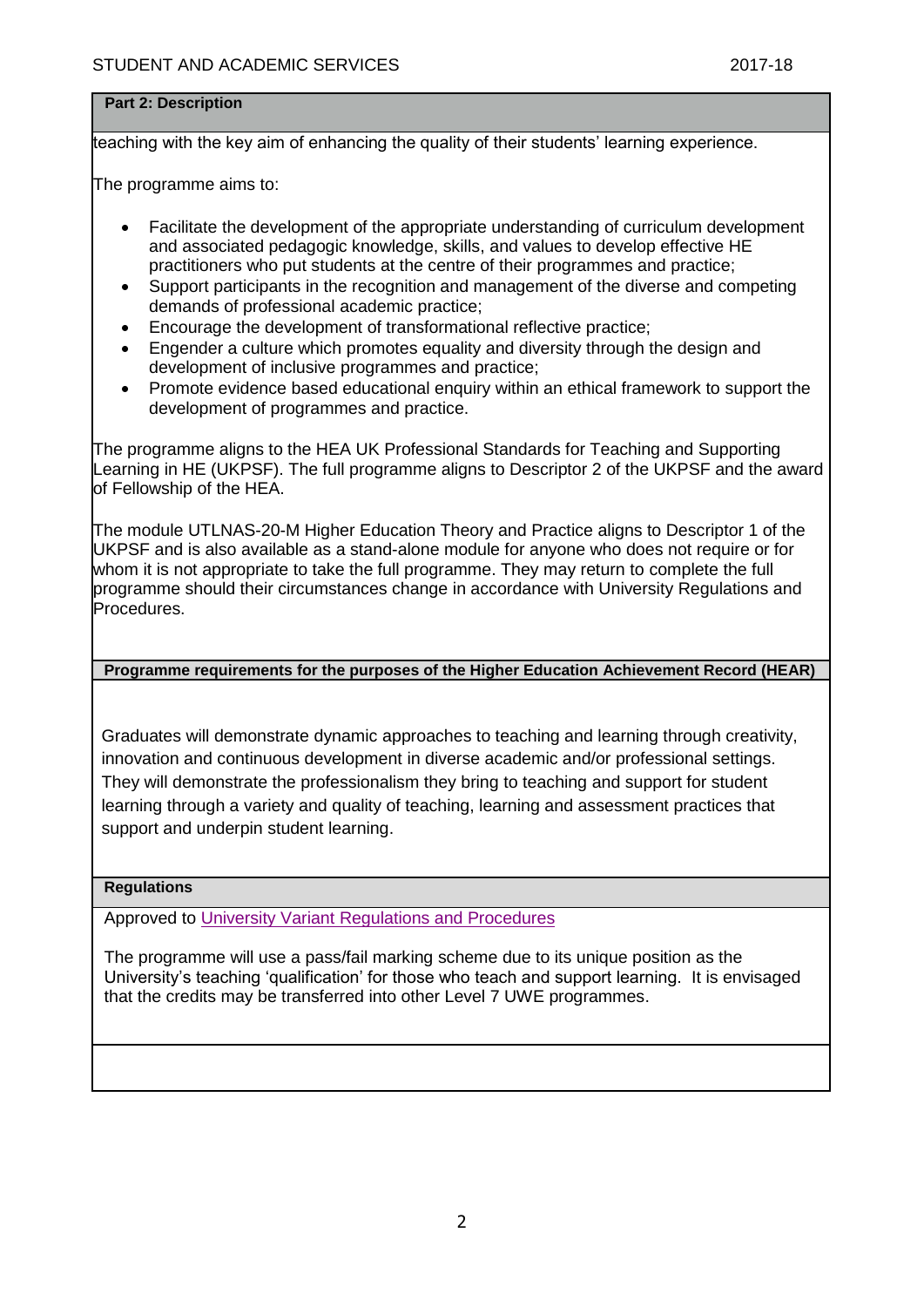| Part 3: Learning Outcomes of the Programme                                                                                                                                                                                                                            |                       |                      |                    |          |            |            |            |            |            |            |            |            |            |            |            |            |            |            |            |            |            |            |            |            |
|-----------------------------------------------------------------------------------------------------------------------------------------------------------------------------------------------------------------------------------------------------------------------|-----------------------|----------------------|--------------------|----------|------------|------------|------------|------------|------------|------------|------------|------------|------------|------------|------------|------------|------------|------------|------------|------------|------------|------------|------------|------------|
| Successful completion of the programme will enable participants, as appropriate to the context of their practice, to:                                                                                                                                                 |                       |                      |                    |          |            |            |            |            |            |            |            |            |            |            |            |            |            |            |            |            |            |            |            |            |
| 1. Demonstrate a critical understanding of different models and approaches to curriculum design, viewed holistically from an individual<br>modular and programmatic perspective within the context of their practice.                                                 |                       |                      |                    |          |            |            |            |            |            |            |            |            |            |            |            |            |            |            |            |            |            |            |            |            |
| 2. Evidence an understanding of how students learn in order to design and deliver effective learner-centred and inclusive teaching sessions<br>using a variety of teaching and learning methods drawing on appropriate theory;                                        |                       |                      |                    |          |            |            |            |            |            |            |            |            |            |            |            |            |            |            |            |            |            |            |            |            |
| Evaluate and apply a range of strategies to assess and provide feedback to support student learning, and encourage students to be<br>responsible for their own development;                                                                                           |                       |                      |                    |          |            |            |            |            |            |            |            |            |            |            |            |            |            |            |            |            |            |            |            |            |
| 4. Critically analyse the ways in which learning resources, including learning technologies, can be used to support teaching, learning,<br>assessment and communication;                                                                                              |                       |                      |                    |          |            |            |            |            |            |            |            |            |            |            |            |            |            |            |            |            |            |            |            |            |
| Reflect upon a range of feedback mechanisms (self-directed, peer, mentor, tutor and student) to evaluate and continuously enhance<br>5.<br>practice;                                                                                                                  |                       |                      |                    |          |            |            |            |            |            |            |            |            |            |            |            |            |            |            |            |            |            |            |            |            |
| Work collaboratively and independently in the development of their academic practice and wider scholarship;<br>6.<br>Recognise the personal circumstances of individual students in the context of safeguarding and wellbeing and the impact on their learning;<br>7. |                       |                      |                    |          |            |            |            |            |            |            |            |            |            |            |            |            |            |            |            |            |            |            |            |            |
| Plan appropriate CPD to ensure currency in subject knowledge, curricular development and pedagogical approaches;<br>8.                                                                                                                                                |                       |                      |                    |          |            |            |            |            |            |            |            |            |            |            |            |            |            |            |            |            |            |            |            |            |
| Situate practice in the wider context of higher education including relevant national and local policies, strategies and quality assurance<br>9.<br>requirements.                                                                                                     |                       |                      |                    |          |            |            |            |            |            |            |            |            |            |            |            |            |            |            |            |            |            |            |            |            |
|                                                                                                                                                                                                                                                                       |                       |                      | UTLNAT-20M         |          |            |            |            |            |            |            |            |            |            |            |            |            |            |            |            |            |            |            |            |            |
|                                                                                                                                                                                                                                                                       | Module No:UTLNAS-20-M | Module NoUTLNAU-20-M | $\dot{\mathsf{g}}$ | ë        |            |            |            |            |            |            |            |            |            |            |            |            |            |            |            |            |            |            |            |            |
| <b>Learning Outcomes:</b>                                                                                                                                                                                                                                             |                       |                      | Module I           | Module I | Module No: | Module No: | Module No: | Module No: | Module No: | Module No: | Module No: | Module No: | Module No: | Module No: | Module No: | Module No: | Module No: | Module No: | Module No: | Module No: | Module No: | Module No: | Module No: | Module No: |
| A) Knowledge and understanding of:                                                                                                                                                                                                                                    |                       |                      |                    |          |            |            |            |            |            |            |            |            |            |            |            |            |            |            |            |            |            |            |            |            |
| Demonstrate a critical understanding of                                                                                                                                                                                                                               |                       |                      | X                  |          |            |            |            |            |            |            |            |            |            |            |            |            |            |            |            |            |            |            |            |            |
| different models and approaches to                                                                                                                                                                                                                                    |                       |                      |                    |          |            |            |            |            |            |            |            |            |            |            |            |            |            |            |            |            |            |            |            |            |
| curriculum design, viewed holistically                                                                                                                                                                                                                                |                       |                      |                    |          |            |            |            |            |            |            |            |            |            |            |            |            |            |            |            |            |            |            |            |            |
| from an individual modular and                                                                                                                                                                                                                                        |                       |                      |                    |          |            |            |            |            |            |            |            |            |            |            |            |            |            |            |            |            |            |            |            |            |
| programmatic perspective within the                                                                                                                                                                                                                                   |                       |                      |                    |          |            |            |            |            |            |            |            |            |            |            |            |            |            |            |            |            |            |            |            |            |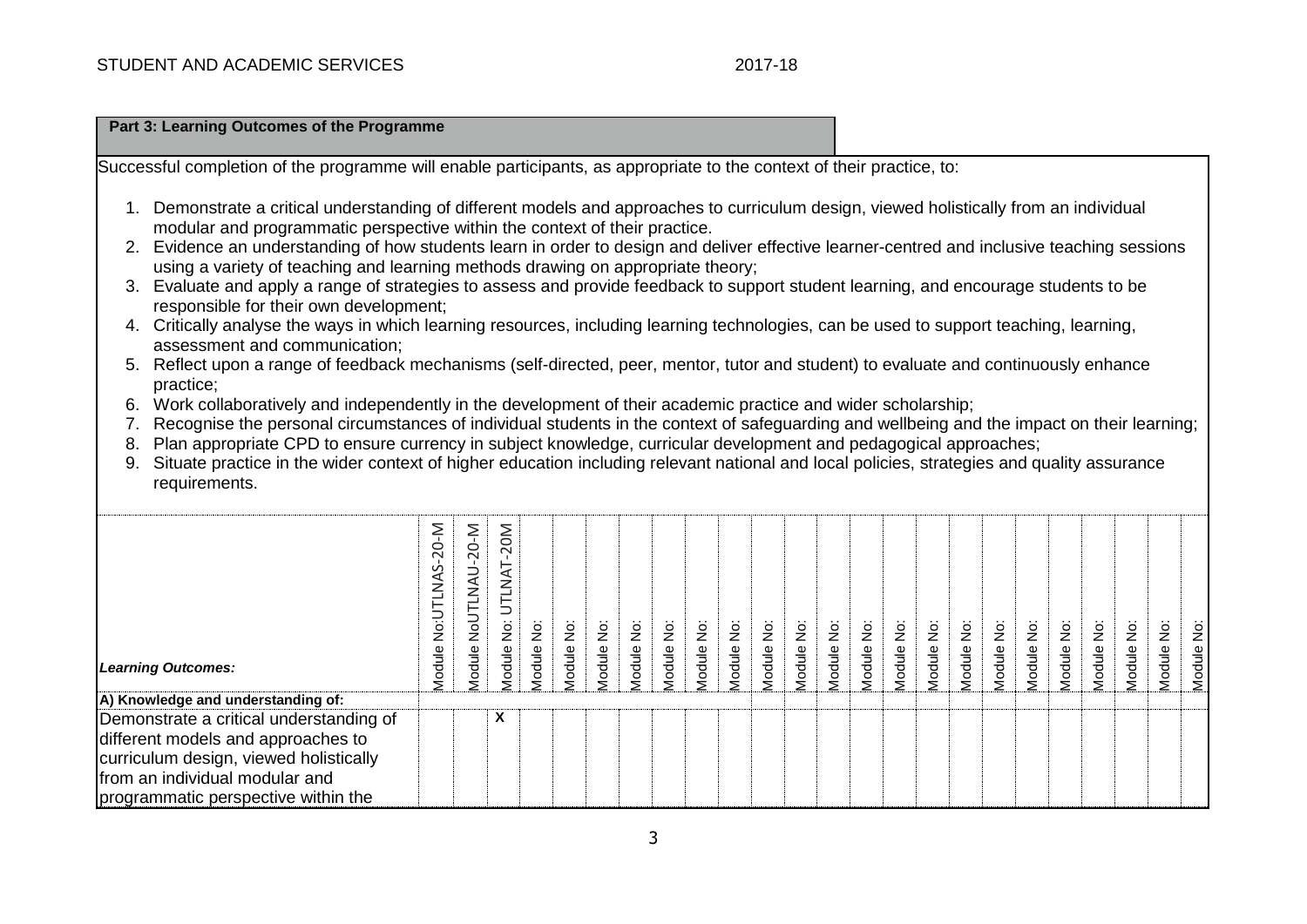# STUDENT AND ACADEMIC SERVICES

# 2017-18

| Part 3: Learning Outcomes of the Programme                                                                                                                                                                                                    |   |                         |  |  |  |  |  |  |  |  |
|-----------------------------------------------------------------------------------------------------------------------------------------------------------------------------------------------------------------------------------------------|---|-------------------------|--|--|--|--|--|--|--|--|
| context of their practice. (1)                                                                                                                                                                                                                |   |                         |  |  |  |  |  |  |  |  |
| Evidence an understanding of how<br>students learn in order to effectively<br>design and deliver learner centred and<br>inclusive teaching sessions using a<br>variety of teaching and learning methods<br>drawing on appropriate theory. (2) | X | $\overline{\mathbf{x}}$ |  |  |  |  |  |  |  |  |
| (B) Intellectual Skills                                                                                                                                                                                                                       |   |                         |  |  |  |  |  |  |  |  |
| Reflect upon a range of feedback<br>mechanisms (self-directed, peer, mentor,<br>tutor and student) to evaluate and<br>continuously enhance practice and<br>demonstrate progress. (5)                                                          | X | X                       |  |  |  |  |  |  |  |  |
| Recognise the personal circumstances<br>of individual students in the context of<br>safeguarding and wellbeing and the<br>impact on their learning. (7)                                                                                       | X |                         |  |  |  |  |  |  |  |  |
| (C) Subject/Professional/Practical Skills                                                                                                                                                                                                     |   |                         |  |  |  |  |  |  |  |  |
| Evaluate and apply a range of strategies<br>to assess and provide feedback to<br>support student learning, and encourage<br>students to be responsible for their own<br>development. (3)                                                      | X | X                       |  |  |  |  |  |  |  |  |
| Critically analyse the ways in which<br>learning resources, including learning<br>technologies, can be used to support<br>teaching, learning and communication.<br>(4)                                                                        | X | X                       |  |  |  |  |  |  |  |  |
| Plan appropriate CPD to ensure<br>currency in subject knowledge,<br>curriculum development and<br>pedagogical approaches. (8)                                                                                                                 |   | X                       |  |  |  |  |  |  |  |  |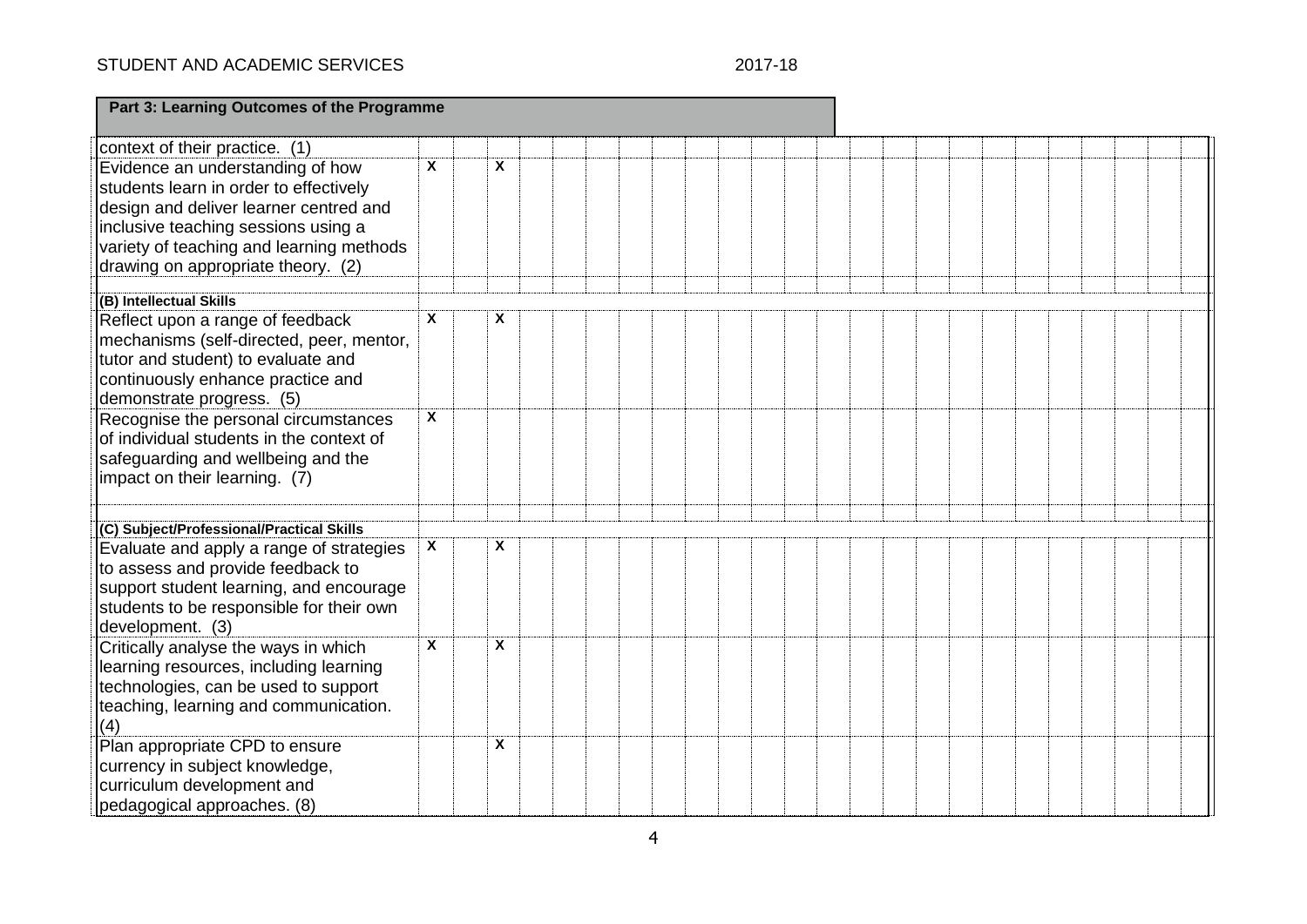# STUDENT AND ACADEMIC SERVICES 2017-18

| Situate practice in the wider context of<br>higher education in terms of policy,<br>strategy and quality assurance<br>requirements. (9) |   |              |                           |  |  |  |  |  |  |  |  |  |  |
|-----------------------------------------------------------------------------------------------------------------------------------------|---|--------------|---------------------------|--|--|--|--|--|--|--|--|--|--|
| (D) Transferable skills and other attributes                                                                                            |   |              |                           |  |  |  |  |  |  |  |  |  |  |
| Work collaboratively and independently<br>in the development of their academic<br>practice. (6)                                         | X | $\mathbf{x}$ | $\boldsymbol{\mathsf{x}}$ |  |  |  |  |  |  |  |  |  |  |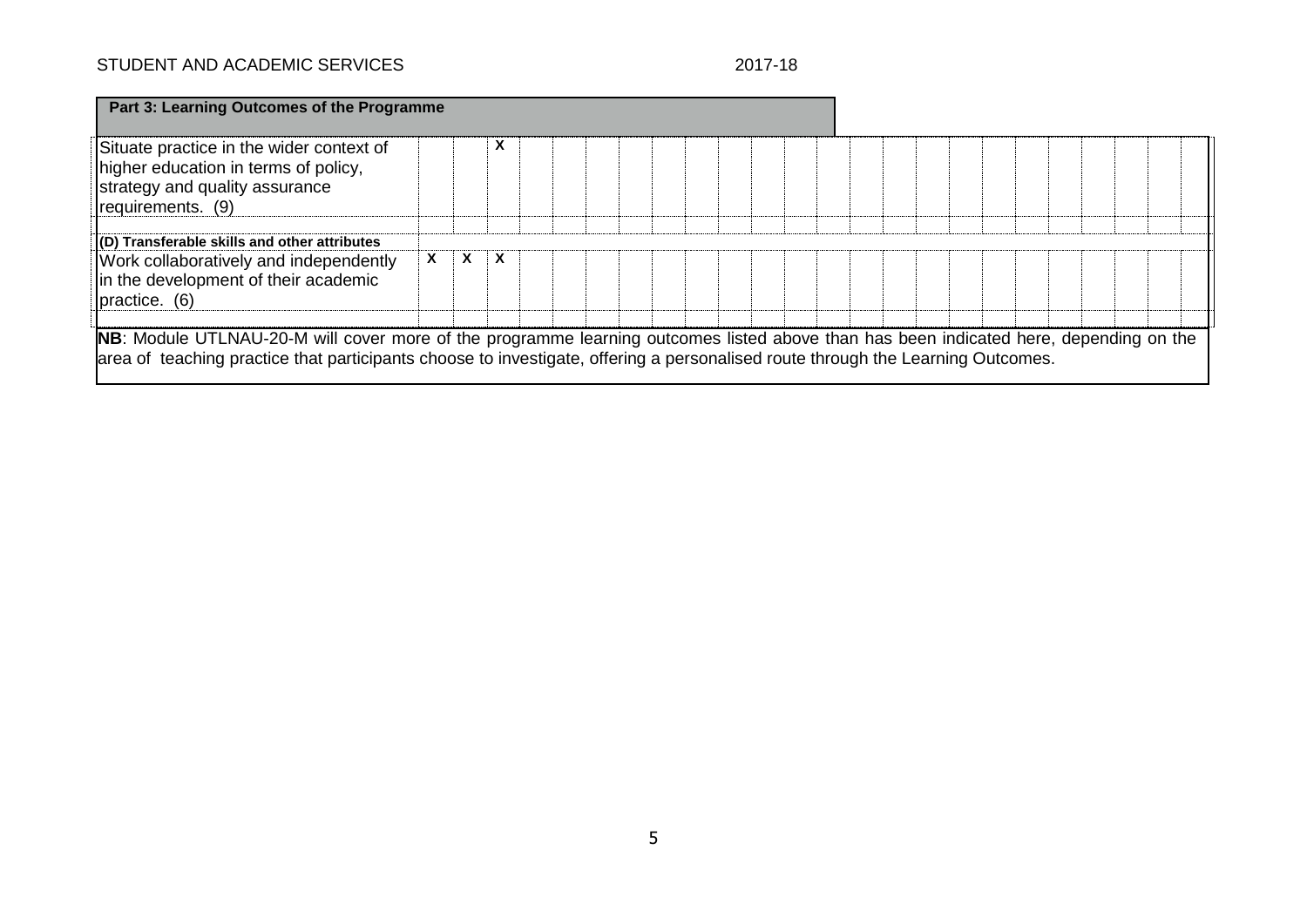### **Part 4: Programme Structure**

This structure diagram demonstrates the student journey from Entry through to Graduation for a typical **part time postgraduate student** at all institutions including:

- level and credit requirements
- interim award requirements
- module diet, including compulsory and optional modules

| <b>ENTRY</b> |                        | <b>Compulsory Modules</b>                                                      | <b>Optional Modules</b> | Awards                                           |
|--------------|------------------------|--------------------------------------------------------------------------------|-------------------------|--------------------------------------------------|
|              |                        | <b>Higher Education Theory</b><br>and Practice<br>UTLNAS-20-M                  |                         | Postgraduate Certificate in<br>Academic Practice |
|              | $\frac{2}{1}$<br>Level | <b>Enquiry into Academic</b><br>Practice<br>UTLNAU-20-M                        |                         |                                                  |
|              |                        | Enhancing Learning and<br>Teaching in Higher<br><b>Education</b><br>UTLNAT-20M |                         |                                                  |

### **Part 5: Entry Requirements**

The University's Standard Entry Requirements apply:

Participants must be actively engaged in teaching and supporting learning during the course. For participants seeking HEA accreditation this must be at HE level and must cover the relevant range of duties necessary to meet the requirements of the UKPSF at Descriptor 1 (UTLNAS-20-M) and Descriptor 2 (UTLNAT-20M and UTLNAU-20-M).

# **Part 6: Reference Points and Benchmarks**

Set out which reference points and benchmarks have been used in the design of the programme:

### [QAA UK Quality Code for HE](http://www.qaa.ac.uk/assuringstandardsandquality/quality-code/Pages/default.aspx)

The programme adheres to the national qualification framework in terms of the volume and level of credit. The programme adheres to the QAA guidance on Masters' Degrees.

### [Strategy 2020](http://www1.uwe.ac.uk/about/corporateinformation/strategy.aspx)

This programme contributes to the development of staff who will provide an outstanding learning experience for ready and able graduates.

[University](http://www1.uwe.ac.uk/aboutus/policies) policies

PSRB benchmarks The programme aligns with the HEA UKPSF